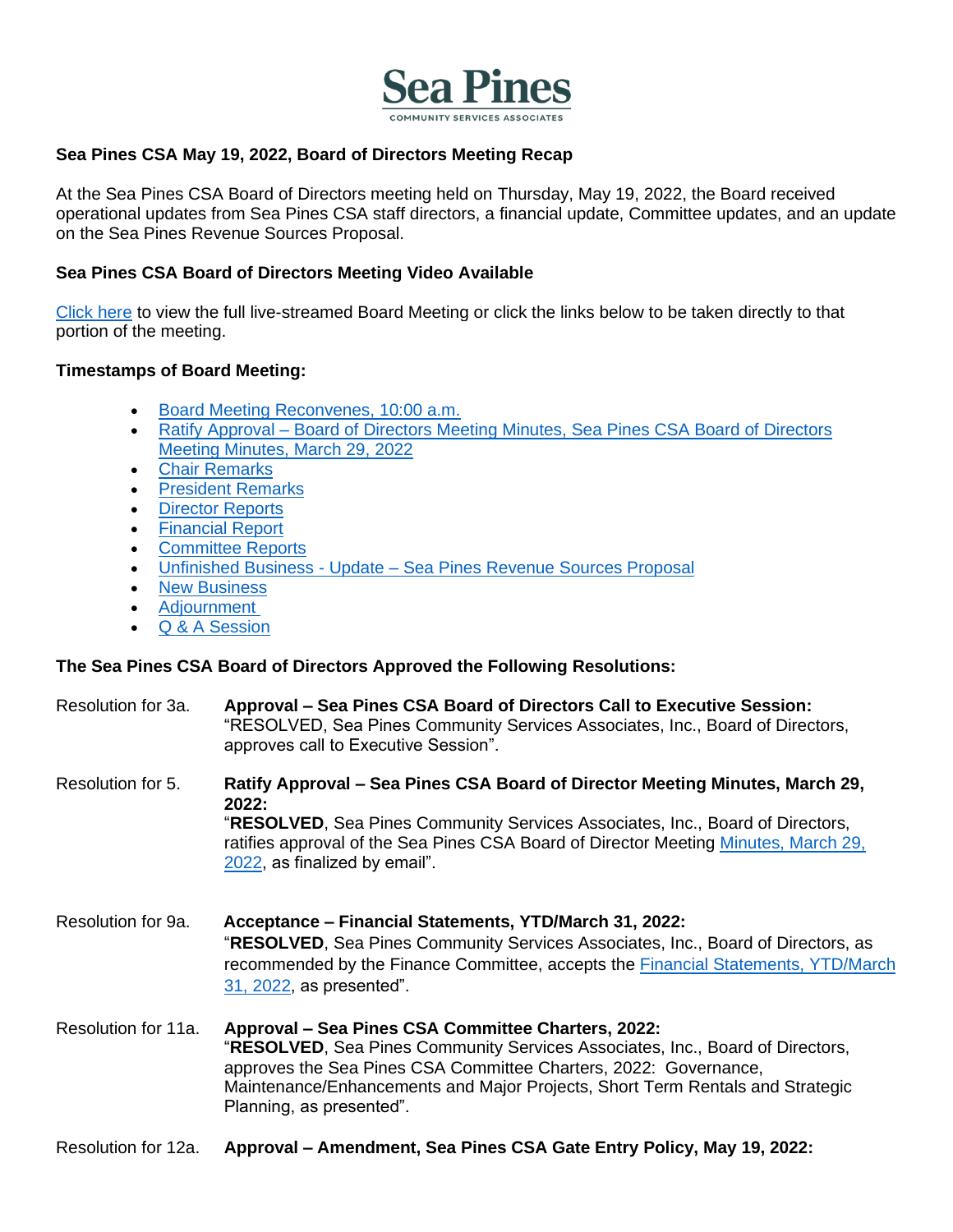**"RESOLVED,** Community Services Associates, Inc., Board of Directors, approves amendment to the Sea Pines CSA Gate Entry Policy, May 19, 2022, to increase the Commercial Vehicle Daily, Weekly and Annual Gate Fees, effective July 1, 2022, as follows:

- Annual Decals: Two (2) Axle Commercial, \$250; Three (3) Axle Commercial, \$350 and Three (3) + Axle Commercial, \$450;
- Daily Gate Pass: Commercial Daily Pass Two (2) Axle Vehicle, \$15; Commercial Daily Pass – Three (3) Axle Vehicle, \$35 and Commercial Daily Pass – Three (3) + Axle Vehicle, \$40.
- Weekly Gate Pass: Commercial Weekly Pass Two (2) Axle Vehicle, \$60; Commercial Weekly Pass – Three (3) Axle Vehicle, \$140 and Commercial Weekly Pass – Three (3) + Axle Vehicle, \$160.
- Since these rate increases are subject to certain third party approvals, they shall become effective on the later of July 1, 2022, or the ten (10) days following the first date on which all required third party approvals have been obtained.

### **FURTHER**, Page 1, Section 1.2 Procedure, 1.2.1 General, d) to read as follows:

• A US Driver's License, proof of vehicle insurance and current vehicle registration must be valid to receive a vehicle deal. Driver licenses that state: "International Driver's License" are not permitted and cannot be accepted in substitute of a valid US driver's license. Decals will be issued only for vehicles registered in the authorized driver's name. Those who drive a company owned car must provide written verification from the company stating that they are the sole driver of the company-owned vehicle".

#### Resolution for 12b. **Approval – Amendment, Sea Pines CSA Land Use Rules and Regulations, May 19, 2022:**

**"RESOLVED,** Community Services Associates, Inc., Board of Directors, approves amendment to Sea Pines Land Use Rules and Regulations for Residential Property Owners, Long Term and Short Term Tenants described in **Exhibit "A"** attached hereto and made a part hereof".

### Resolution for 12c. **Approval – Amendment, Sea Pines CSA Bylaws, May 19, 2022:**

**"RESOLVED,** Community Services Associates, Inc., Board of Directors, approves amendment to the Sea Pines CSA Bylaws, May 19, 2022, as follows:

- Article V, Section 1(j) is deleted in its entirety and replaced with the following: "(j) Determine, levy, and collect assessments, contributions, and/or fees and charges from Members or non-member entities and individuals that have access rights to Sea Pines."
- A new Article IX shall be inserted with the new title of "Failure to Pay Fees/Assessments; Imposition of Liens" and shall provide as follows: "Section 1. Enforcement. Notwithstanding anything contained in these Bylaws, the Board of Directors shall have the right to exercise any remedy available to it under the law or in equity to enforce these Bylaws, including, without limitation, the collection of delinquent fees, charges, contributions, or assessments. Without limiting the foregoing, in the event Member shall fail to pay any fee, charge, contribution, or assessment when due, said Member shall be deemed delinquent and any delinquent amount shall accrue interest at the default rate set by the Board of Directors until paid in full. If any fee, charge, contribution, or assessment remains outstanding and delinquent for more than thirty (30) days following delivery of written notice of such delinquency by CSA, the Board may, in addition to all other remedies available to it, place a lien on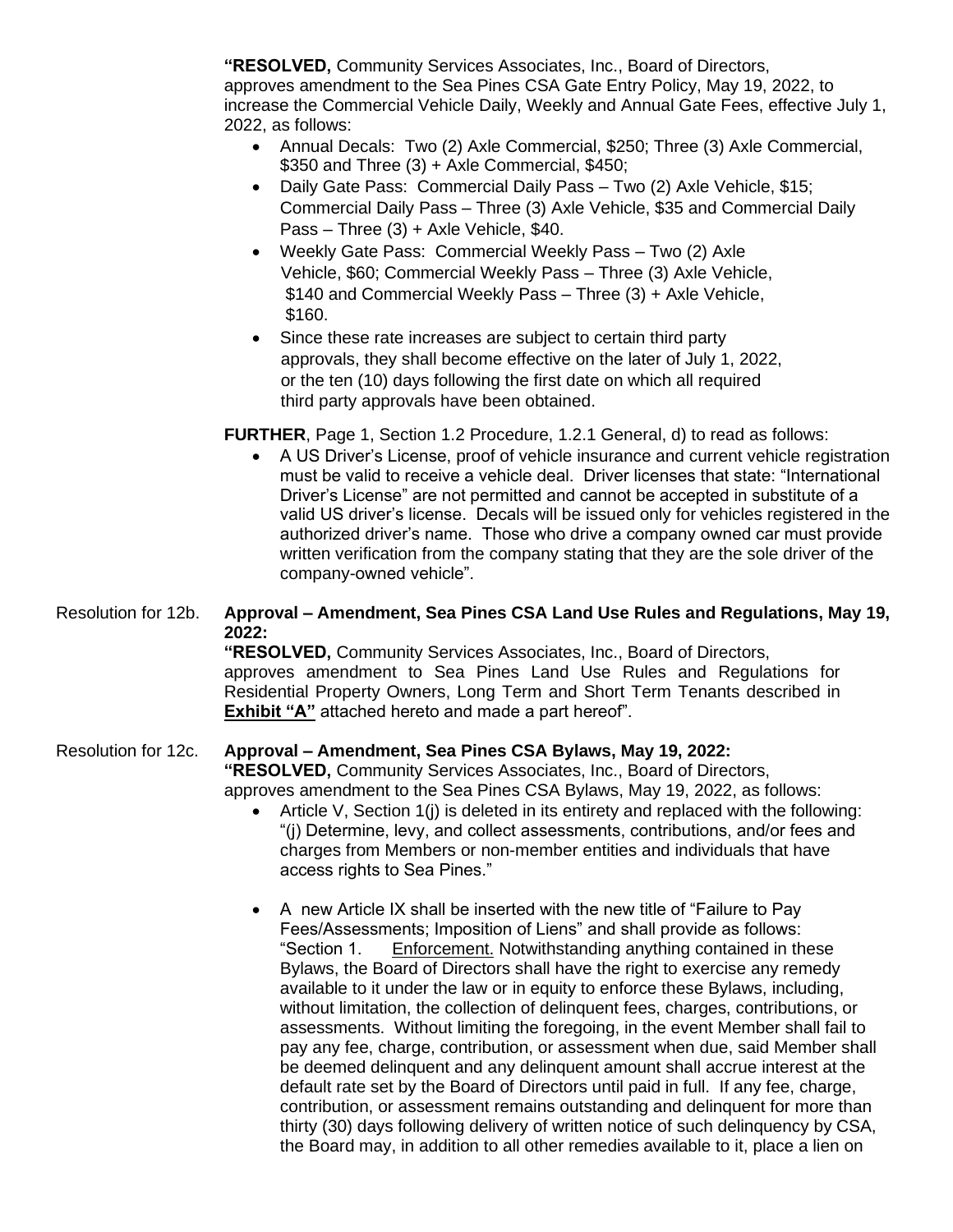the delinquent Member's Sea Pines Residential Land or Business Land as the case may be in the amount of the delinquency plus interest, late fees, and reasonable attorneys' fees."

- Former Article IX "General Provisions" shall be renumbered as Article X and restated in its entirety.
- Any capitalized terms not otherwise defined herein shall have the meanings set forth in the Bylaws".

### Resolution for 12d. **Ratify Approval – Encroachment Agreement, Sea Pines Baynard Cove Club Villas Horizontal Property Regime XII, #A-403: "RESOLVED,** Community Services Associates, Inc., Board of Directors, ratifies the vote on the approval of the encroachment agreement, Sea Pines Baynard Cove Club Villas, Horizontal Property Regime XII, #A-403, as evidenced by the as-built survey, Surveying Consultants, Inc., Terry G. Hatchell, Registered Land Surveyor, October 20, 2021, onto Sea Pines CSA open space, as finalized by email". Resolution for 12e. **Ratify Approval – Encroachment Agreement, Gull Point, Lot 35:**

## **"RESOLVED, Sea Pines** Community Services Associates, Inc., Board of Directors, ratifies the vote on the approval of the encroachment agreement, Gull Point, Lot 35, as evidenced by the as-built survey Nandina, Inc. dba Sea Island Land Survey, Inc., Justin R. Kesselring Professional Land Surveyor, March 11, 2022, into Sea Pines CSA open space, as finalized by email".

### Resolution for 12f. **Ratify Approval – Encroachment Agreement, Harbour Town Townhouse Sites, Lot 8, Block H:**

**"RESOLVED,** Sea Pines Community Services Associates, Inc., Board of Directors, ratifies the vote on the approval of the encroachment agreement, Harbour Town Townhouse Sites, Lot 8, Block H, as evidenced by the as-built survey, Nandina, Inc., dba Sea Island Land Survey, Inc., Justin R. Kesselring Professional Land Surveyor, January 20, 2022 and updated March 28, 2022, into Sea Pines CSA open space, as finalized by email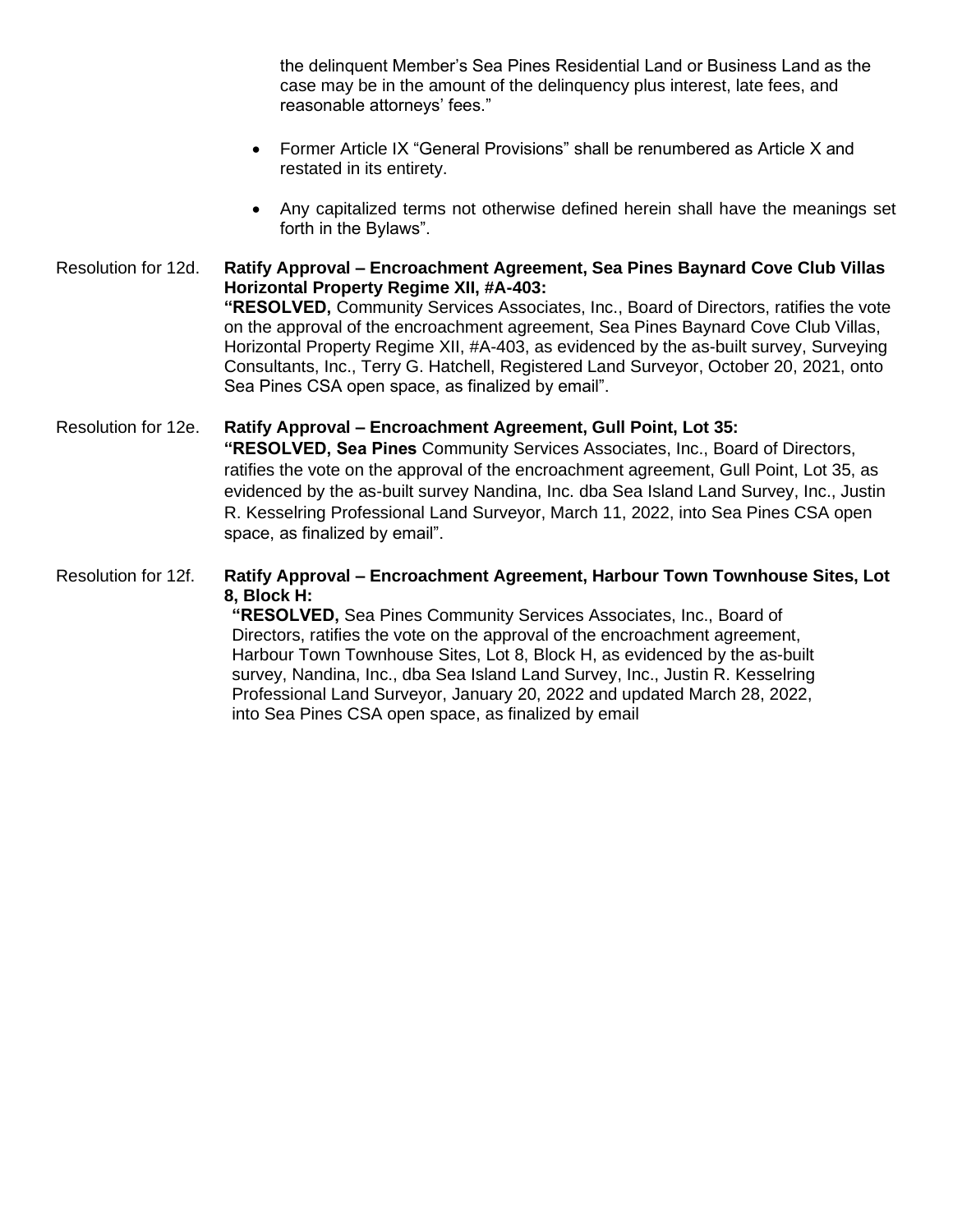# **Exhibit "A"**

# **AMENDMENT TO SEA PINES LAND USE RULES AND REGULATIONS FOR RESIDENTIAL PROPERTY OWNERS, LONG TERM AND SHORT TERM TENANTS**

### **Part III. Rental Property Business Registration.**

# 1. **Registration**.

Effective January 1, 2023 any Member of CSA that rents or leases any Residential Property must first register such rental property (herein a "Rental Property") with the CSA Director of Finance and pay an annual registration fee ("Rental Property Business Registration Fee"), the amount of which shall be determined and published prior to the first day of each year by the CSA Board of Directors. These fees will be used to increase and enhance the security, maintenance, and land use management services, the need for which is in large measure due to the continued growth in the number of Residential Properties being held for renting or leasing.

# 2. **Registration Fee**.

For calendar year 2023, the Rental Property Business Registration Fee shall be based on the number of bedrooms advertised as available for rent in the Rental Property, as follows:

| 3. Enforcement of Fee Obligations. |                                           |        |
|------------------------------------|-------------------------------------------|--------|
|                                    | c. For properties with 5 or more bedrooms | \$1000 |
|                                    | b. For 3 or 4 bedroom properties:         | \$700  |
|                                    | a. For 1 or 2 bedroom properties:         | \$300  |